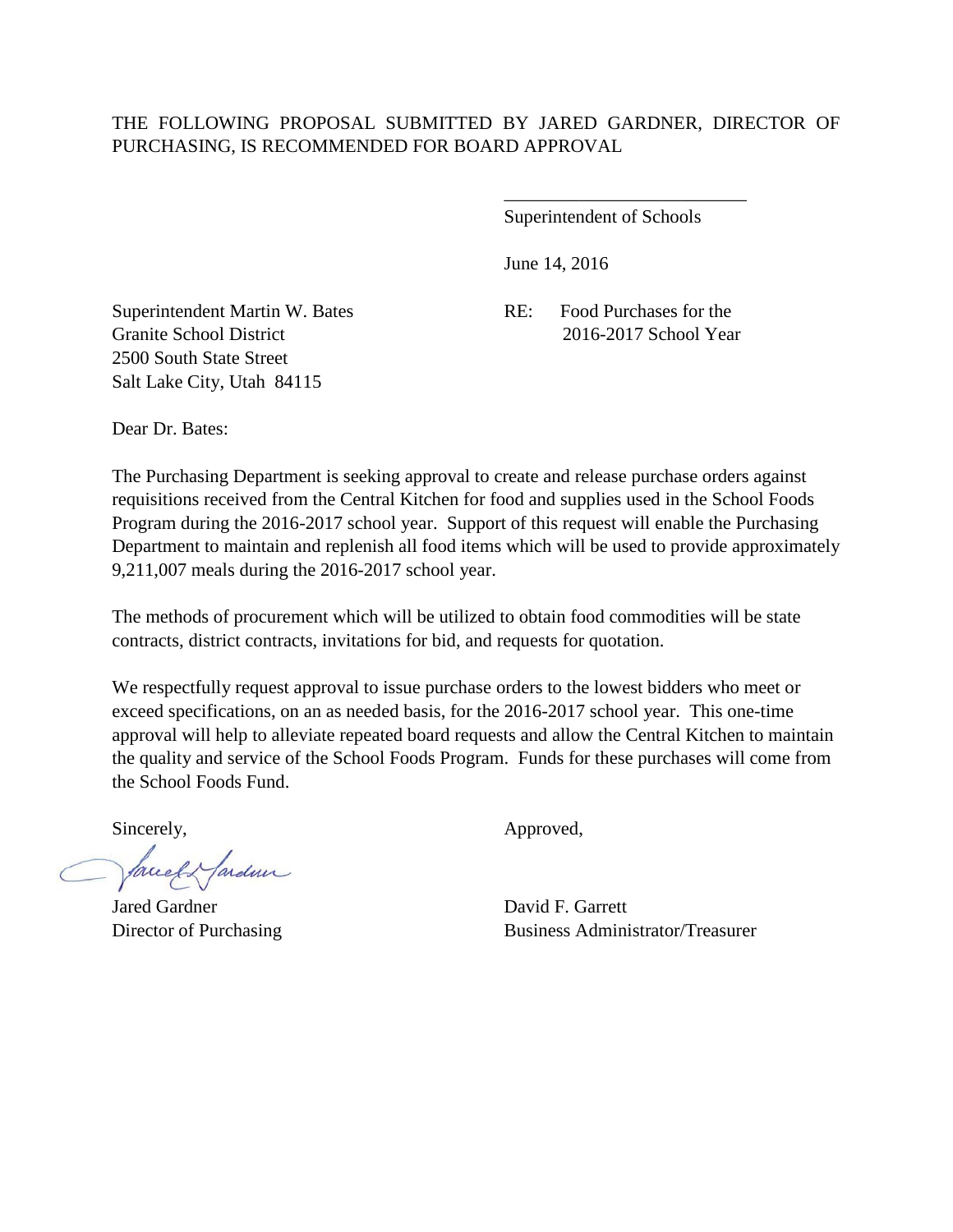Superintendent of Schools

\_\_\_\_\_\_\_\_\_\_\_\_\_\_\_\_\_\_\_\_\_\_\_\_\_\_

June 14, 2016

2500 South State Street Requisition No. 650023 Salt Lake City, Utah 84115 \$ 90,000.00

Superintendent Martin W. Bates RE: Annual Purchase of Uniforms for the Granite School District School Food Service Employees

Dear Dr. Bates:

The Purchasing Department has received a requisition requesting that an open purchase order for uniforms be created for the 2016-2017 school year. There are approximately 700 food service employees that are allotted \$125 for uniforms and \$50 for non-slip sole shoes. This requisition was signed by Mr. Rich Prall and Mr. David Garrett.

The current contract was established with Biz Wear using Bid 13-811 which offered four (1) year renewals. Permission is requested to exercise the third renewal option and to extend the contract by one year to June 30, 2017.

A purchase order for \$ 90,000.00 will be issued for the 2016-2017 school year. Funds for this expenditure are to come from the School Lunch Program.

facely farden

Jared Gardner David F. Garrett

Sincerely,  $\qquad \qquad \text{Approved},$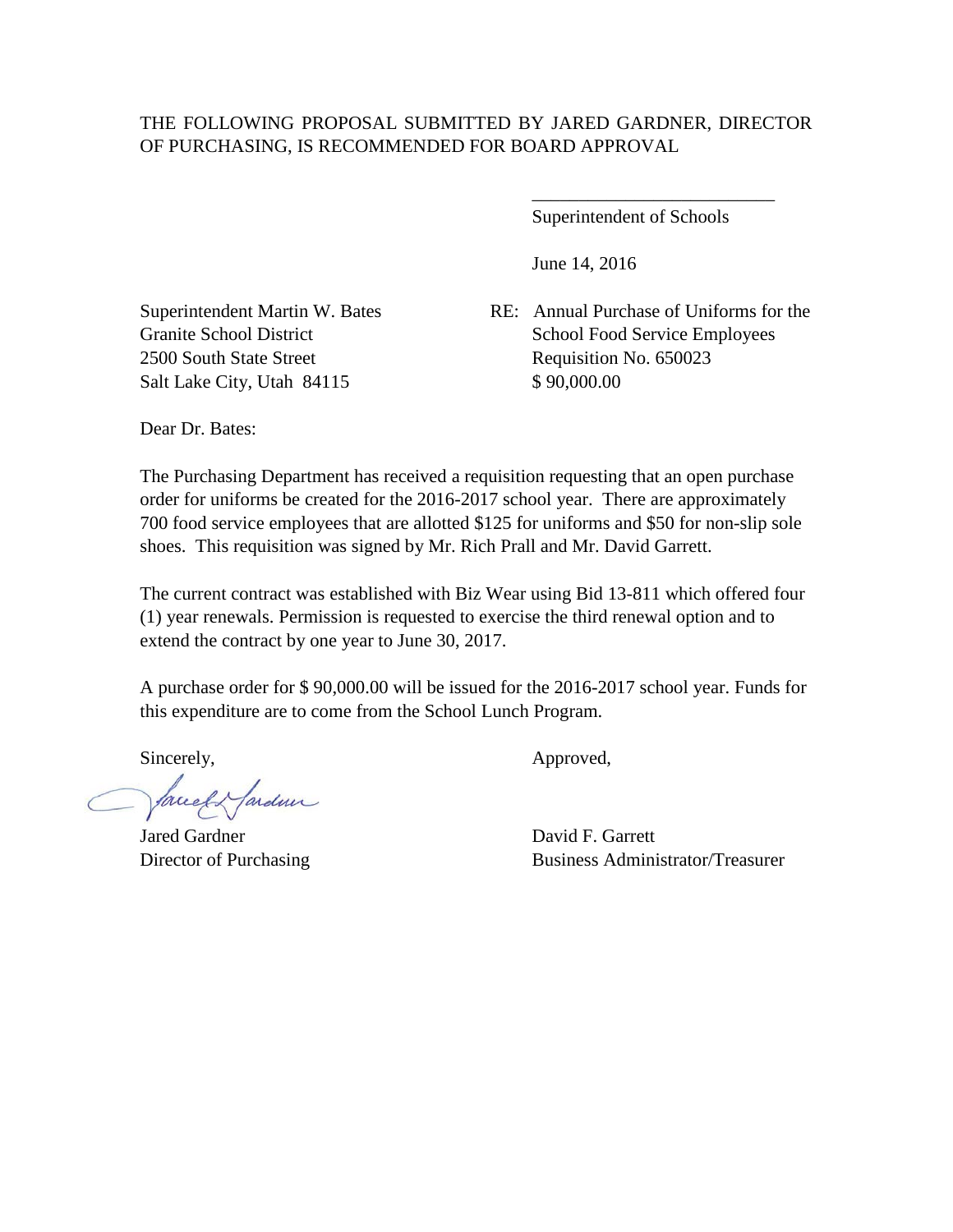Superintendent of Schools

\_\_\_\_\_\_\_\_\_\_\_\_\_\_\_\_\_\_\_\_\_\_\_\_\_\_

June 14, 2016

Superintendent Martin W. Bates RE: Annual Linen Needs Granite School District 2500 South State Street Salt Lake City, Utah 84115

Dear Dr. Bates:

The Purchasing Department anticipates receiving a requisition requesting that an open purchase order for linen needs be created for the 2016-2017 school year.

This purchase order would cover continuous roll towels, matting and dust mops for all district locations.

G & K Services currently provides the districts linen needs under State Contract # MA-1247

We respectfully request approval to issue a purchase order to G & K Services upon receipt of a requisition. The funds for this expenditure are to come from the Custodial Services budget.

Sincerely, Approved: Approved: Approved: Approved:

Saucef & farden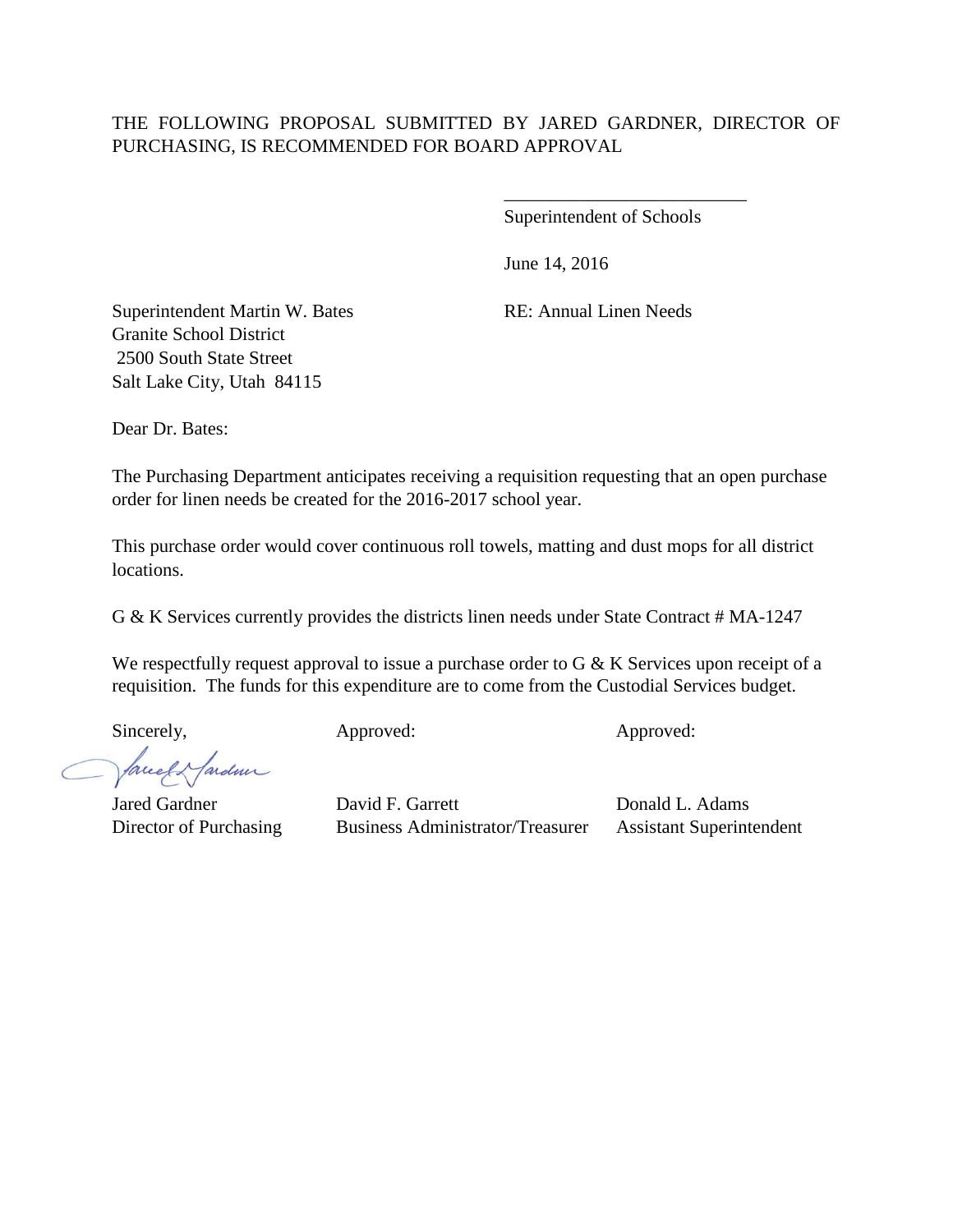Superintendent of Schools

\_\_\_\_\_\_\_\_\_\_\_\_\_\_\_\_\_\_\_\_\_\_\_\_\_\_

June 14, 2016

Granite School District School Foods Program 2500 South State Street Requisition No. 650015 Salt Lake City, Utah 84115 \$ 1,600,000.00

Superintendent Martin W. Bates RE: Annual Purchase of Milk for the

Dear Dr. Bates:

The Purchasing Department has received a requisition requesting that an open purchase order for fluid milk and dairy products be created for the 2016-2017 school year. The milk and dairy products will be used in the School Lunch Program. This requisition was signed by Mr. Rich Prall and Mr. David Garrett.

The current contract was established with Meadow Gold using Bid 13-800 which offered four (1) year renewals. Permission is requested to exercise the fourth renewal option and to extend the contract by one year to June 30, 2017.

A purchase order for \$ 1,600,000.00 will be issued for the 2016-2017 school year. Funds for this expenditure are to come from the School Lunch Program.

facely farden

Jared Gardner David F. Garrett

Sincerely,  $\qquad \qquad \text{Approved},$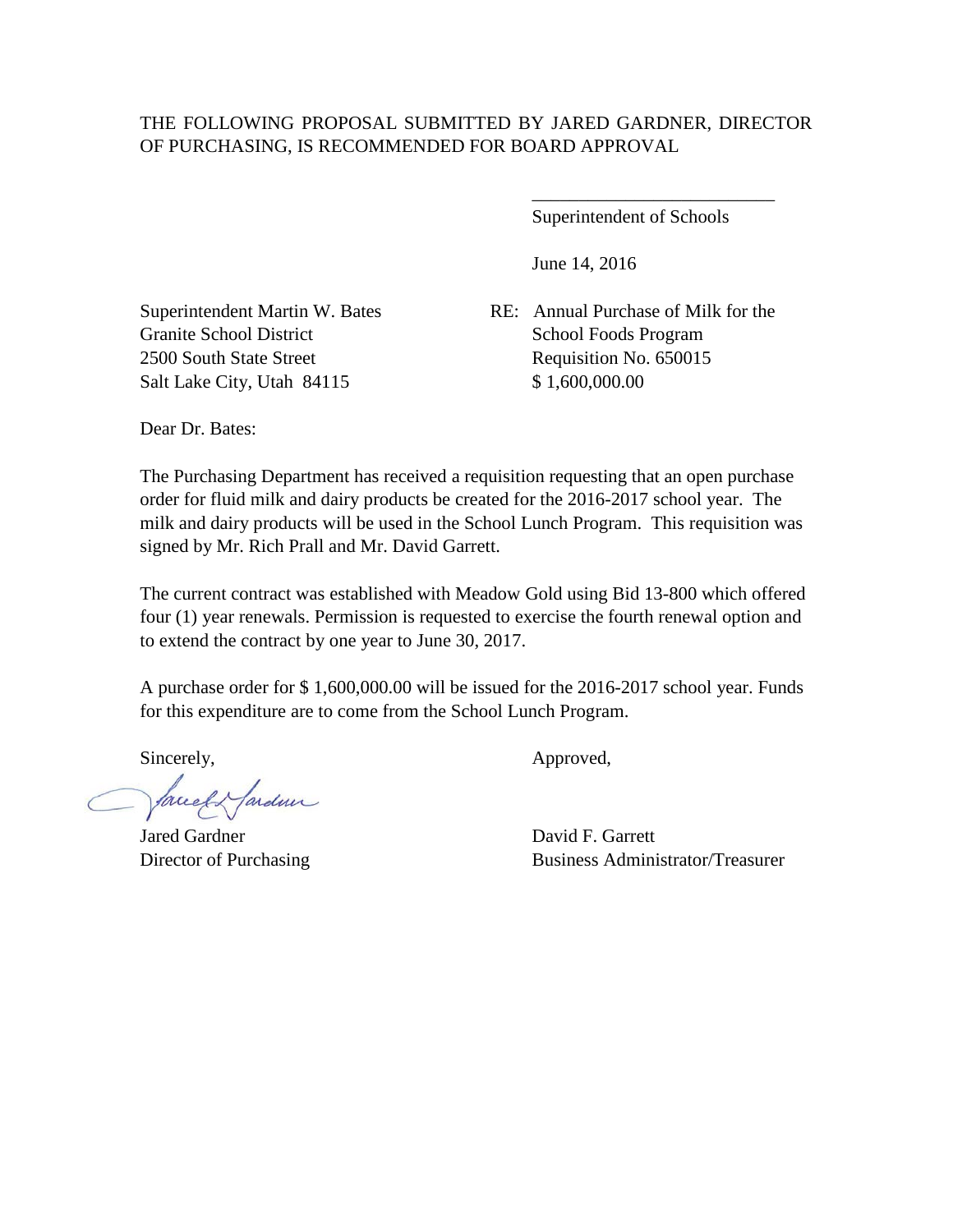Superintendent of Schools

\_\_\_\_\_\_\_\_\_\_\_\_\_\_\_\_\_\_\_\_\_\_\_\_\_\_

June 14, 2016

Superintendent Martin W. Bates RE: Textbooks for Granite School District 2016-2017 School Year 2500 South State Street Salt Lake City, Utah 84115

Dear Dr. Bates:

The district will be purchasing thousands of textbooks this coming school year. The textbooks purchased are available from Mountain State Schoolbook Depository located in Clearfield, Utah. Use of the depository provides us with the adopted textbooks at the best pricing with substantial savings on freight.

We respectfully request approval to issue purchase orders, utilizing Mountain State Schoolbook Depository, on an as needed basis for the 2016-2017 school year. This onetime approval will alleviate the repetition of requesting board approval for each individual purchase.

lacel & farden

Jared Gardner David F. Garrett

Sincerely,  $\qquad \qquad \text{Approved},$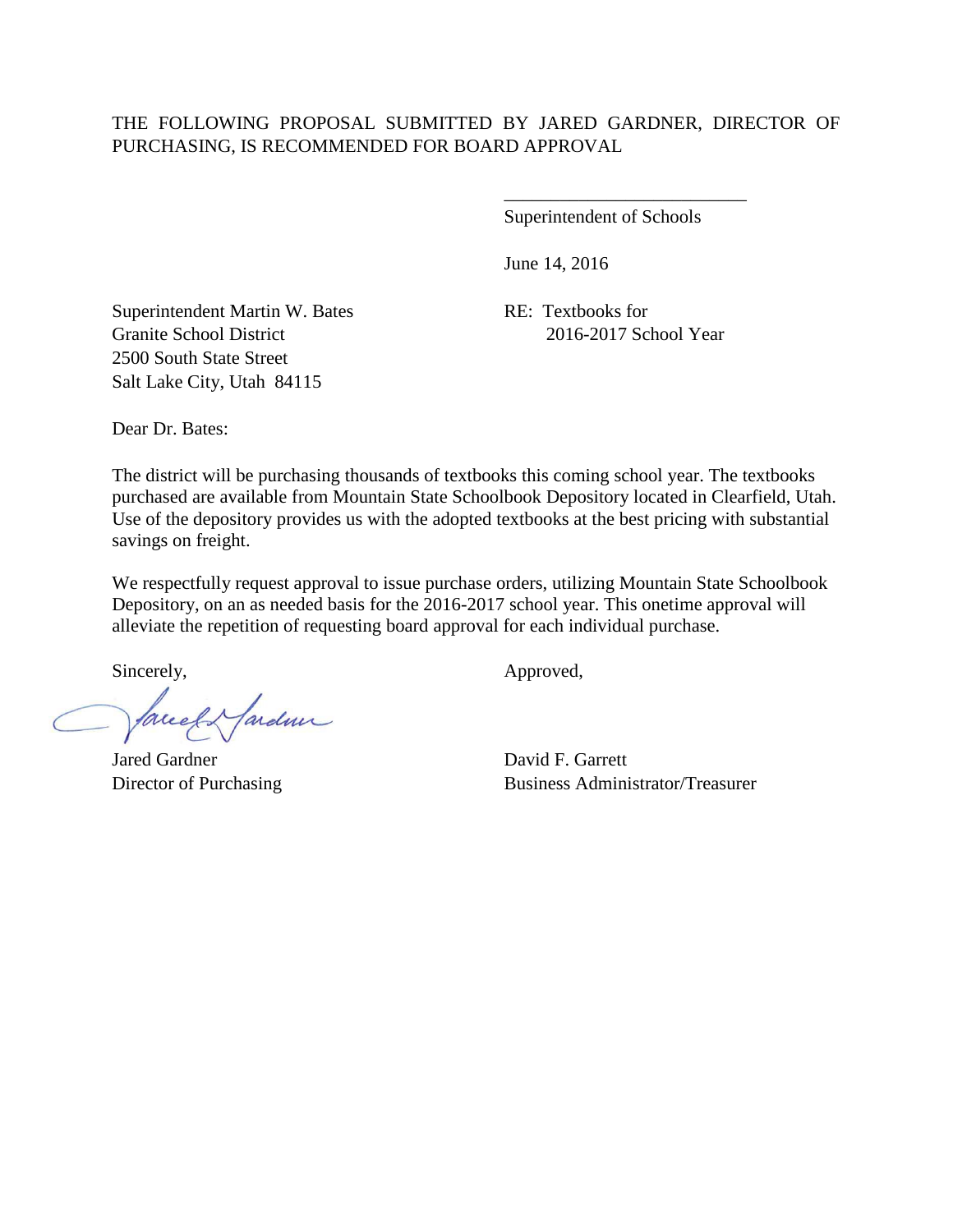Superintendent of Schools

\_\_\_\_\_\_\_\_\_\_\_\_\_\_\_\_\_\_\_\_\_\_\_\_\_\_

June 14, 2016

Granite School District 2016-2017 School Year 2500 South State Street Salt Lake City, Utah 84115

Superintendent Martin W. Bates RE: Vehicle Fuel Purchases for the

Dear Dr. Bates:

The Purchasing Department is seeking approval to create and release purchase orders against requisitions received from various departments for fuel used in the operation of vehicles during the 2016-2017 school year.

The district participates in the State of Utah fuel dispensing program defined in State Code 63A-9-401(1)(d)(vi) and  $63A-9-401(1)$ (f), and State Administrative Rule R27-6.

This one-time approval will help to alleviate repeated board requests and allow the departments to maintain the quality and service of each of their programs. Funds for these purchases will come from the respective departments.

faceef & fardner

Jared Gardner David F. Garrett

Sincerely,  $\qquad \qquad \text{Approved},$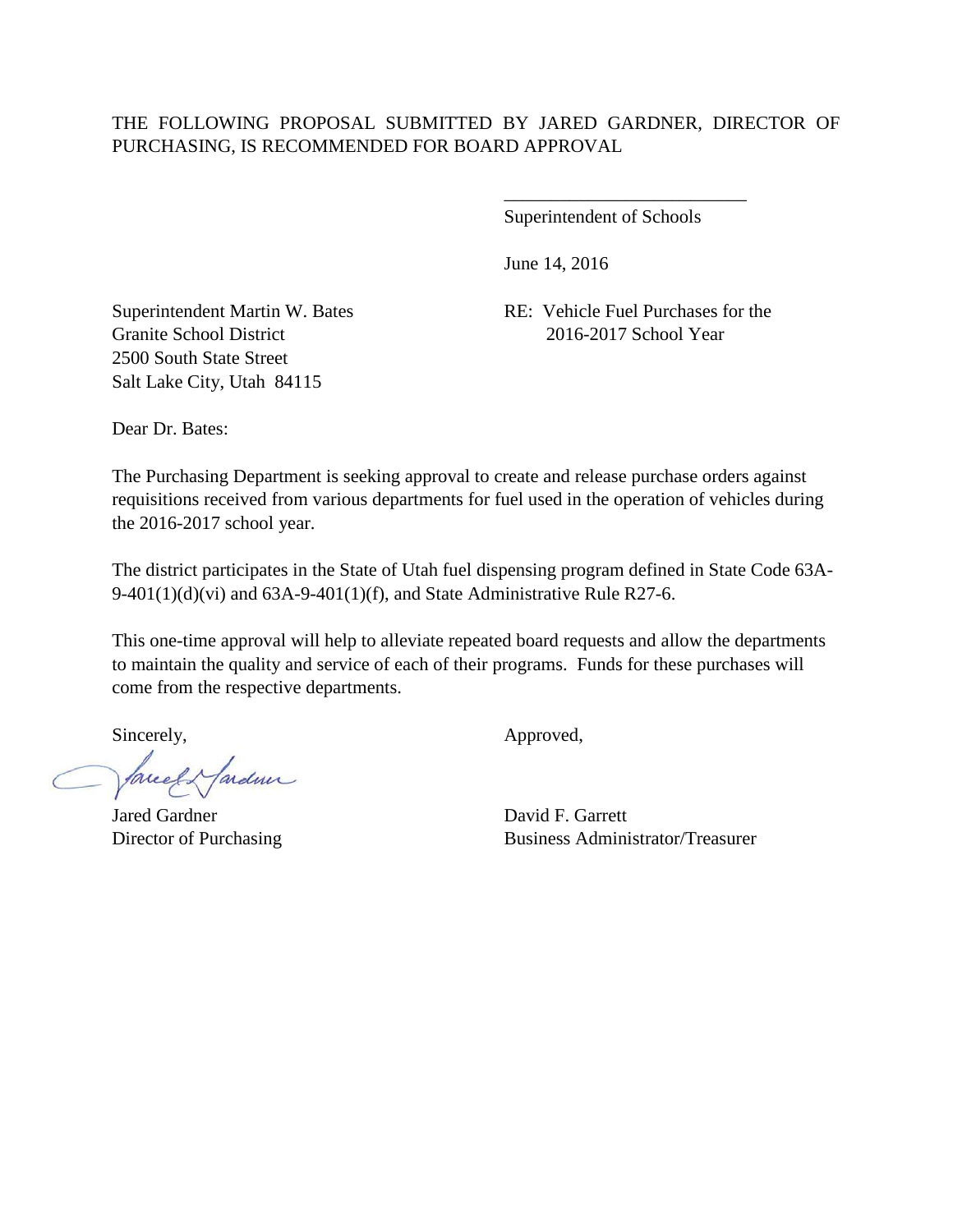$\overline{a}$ 

Superintendent of Schools

June 14, 2016

Granite School District School Year 2500 South State Street Salt Lake City, Utah 84115

Superintendent Martin W. Bates RE: Computers for the 2016-2017

Dear Dr. Bates:

We anticipate the district will be purchasing several thousand computers next school year and most of these will be Apple, Hewlett Packard (HP) and Lenovo brands. These brands of computers have been evaluated by the district Educational Technology and Information Systems Departments and are approved for district use.

These computers are available directly from the manufacturers or from local retailers on state contracts.

We respectfully request approval to issue purchase orders, utilizing state contracts, on an as needed basis for the 2016-2076 school year. This one-time approval will alleviate much repetition compared to requesting board approval for each individual purchase. Funds for these purchases are to come from the budgets of the requesting departments, Educational Technology Department, Information Systems Department or from school funds.

Sincerely, Approved, Approved, Approved,

facely farder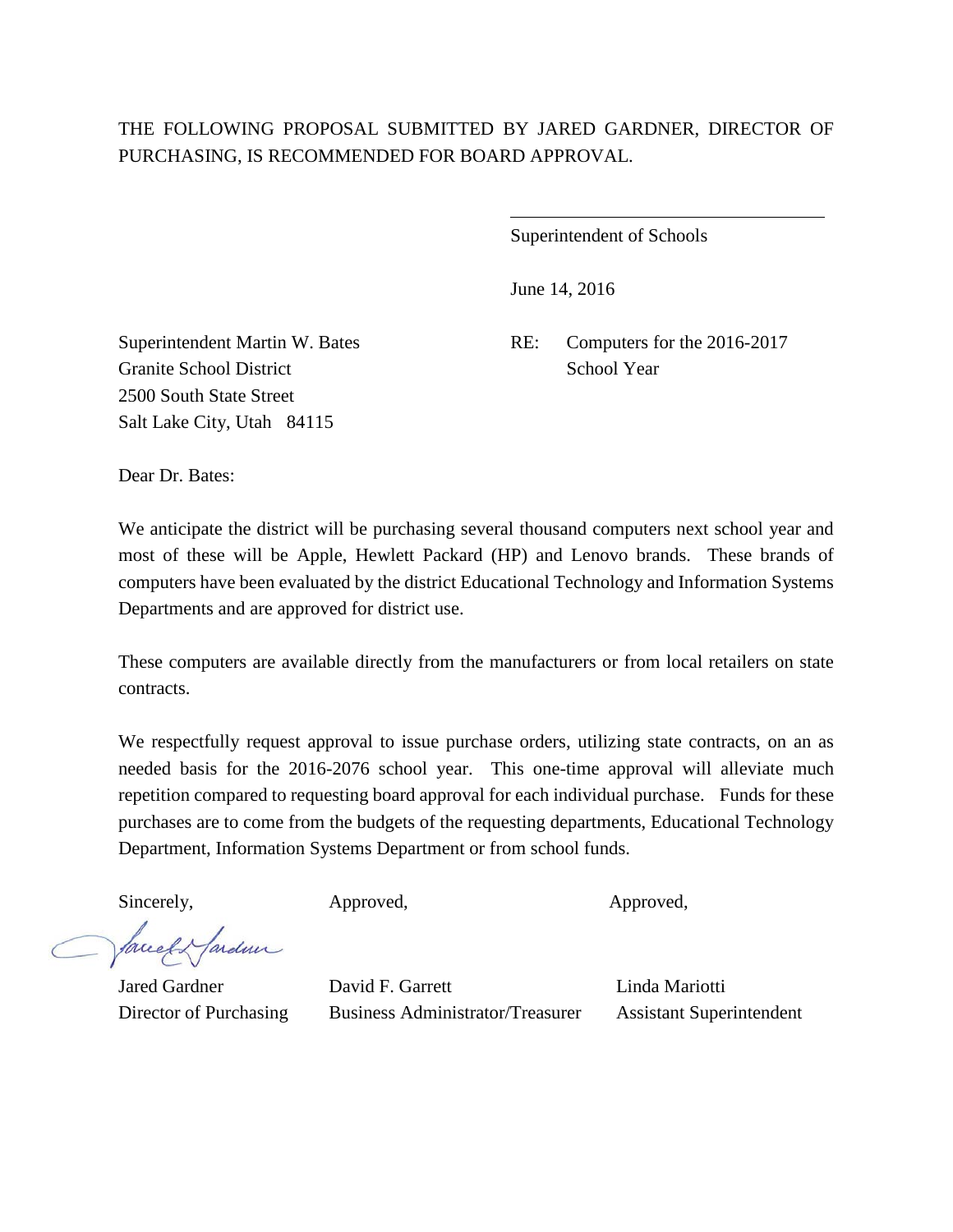$\overline{a}$ 

Superintendent of Schools

June 14, 2016

Superintendent Martin Bates RE: Computer Equipment for the Granite School District Information Systems Department 2500 South State Street Requisition No. 644038

Salt Lake City, Utah 84115 \$284,706.11

Dear Dr. Bates:

The above listed requisition was submitted to the Purchasing Department over the signatures of Mr. Dale Roberts and Ms. Linda Mariotti. This request is for Check Point appliances to protect the security of our network.

This computer equipment is available from SHI, on state contract #MA-257.

We respectfully request approval to issue a purchase order to SHI for \$284,706.11. Funds for this expenditure are to come from the Information Systems Department, Capital Outlay Budget.

Sincerely, Approved: Approved: Approved: Approved:

facely farden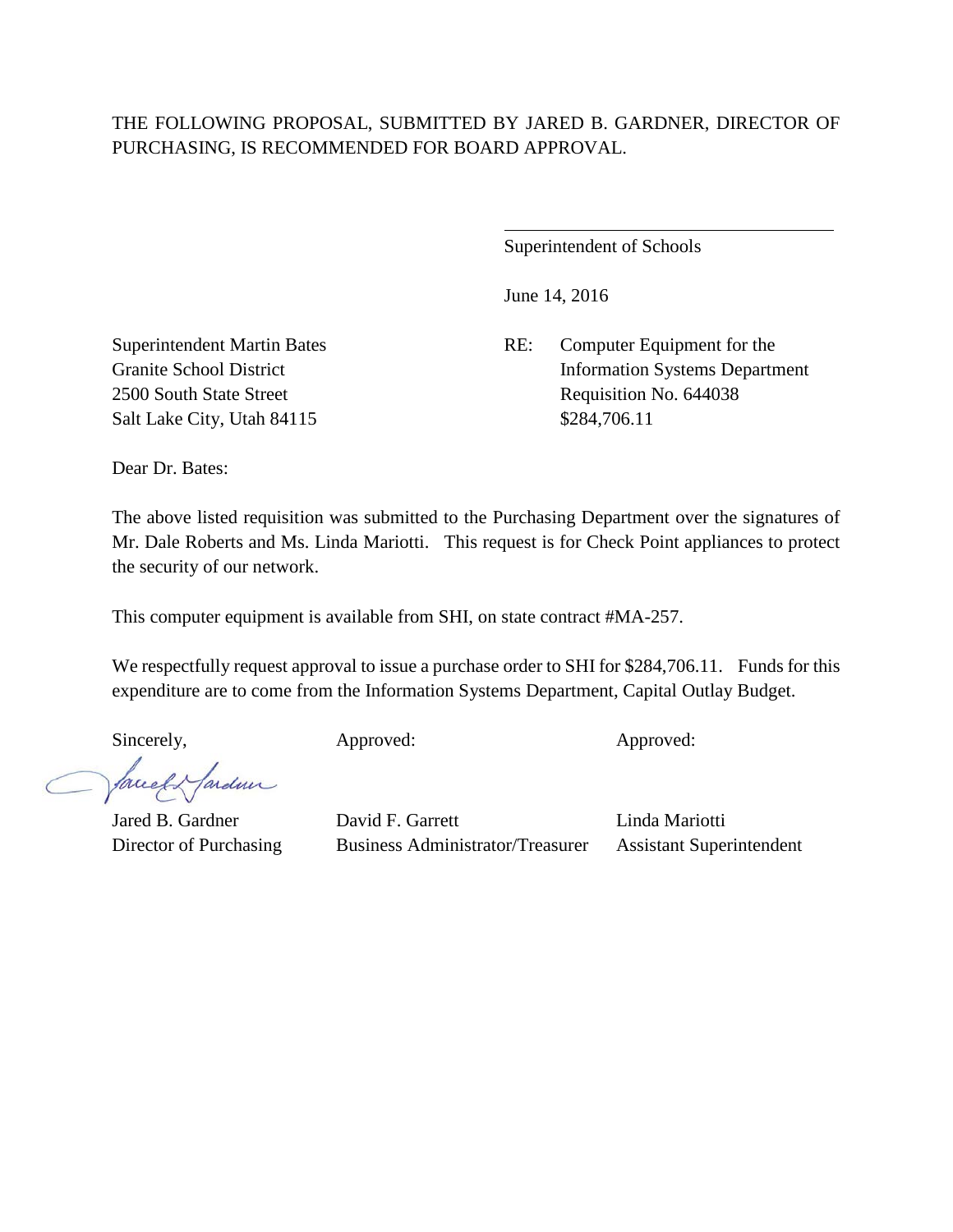Superintendent of Schools

June 14, 2016

Superintendent Martin W. Bates RE: LANDesk Software Licenses, Granite School District Maintenance and Support

\_\_\_\_\_\_\_\_\_\_\_\_\_\_\_\_\_\_\_\_\_\_\_\_\_\_\_\_\_\_\_\_\_\_\_\_

2500 South State Street Requisition No. 650008 Salt Lake City, Utah 84115 \$76,513.08

Dear Dr. Bates:

The Purchasing Department received a requisition signed by Mr. Dale Roberts and Ms. Linda Mariotti requesting maintenance and support of LANDesk software. This software is used to install operating systems, software, inventory hardware, inventory software and manage all computers in the district.

An Invitation For Bid, including specifications, was posted on BidSync.com. Bid results are as follows:

Network Consulting Services \$76,513.08

We respectfully request approval to issue a purchase order to Network Consulting Services for \$76,513.08. Funds for this expenditure will come from the Information Systems Data Processing and Technical Service budget.

Sincerely, Approved, Approved, Approved,

fardun facell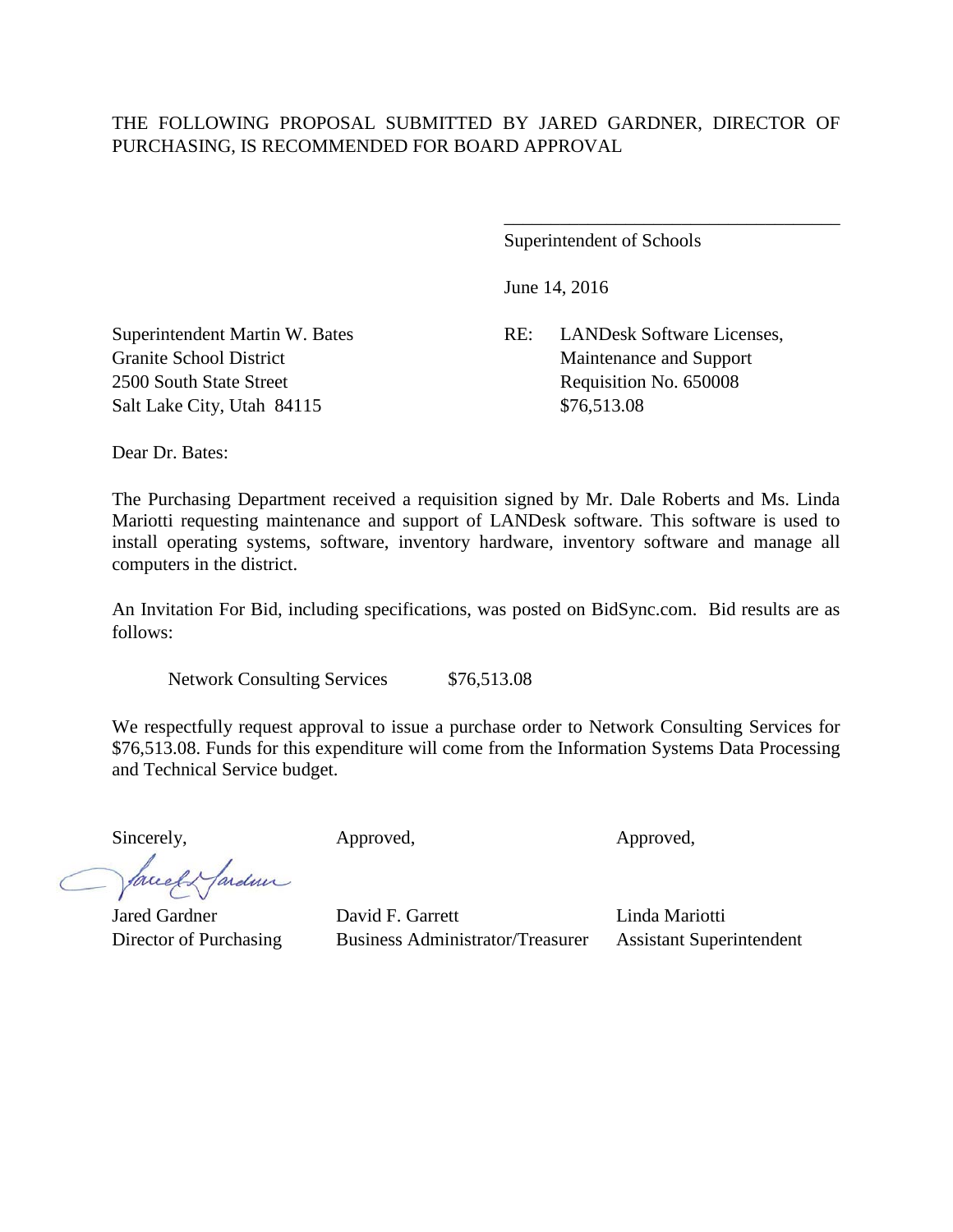$\overline{a}$ 

Superintendent of Schools

June 14, 2016

Superintendent Martin Bates RE: Microsoft Azure Software Maintenance Granite School District Information Systems Department 2500 South State Street Requisition No. 650007

Salt Lake City, Utah 84115 \$101,561.88

Dear Dr. Bates:

The above listed requisition was submitted to the Purchasing Department over the signatures of Mr. Dale Roberts and Ms. Linda Mariotti. This request is for the software and maintenance of 84 licenses of Microsoft Azure which are used to backup student and staff files to the cloud. This is daily backup for disaster recovery to replicate the data for recovery. It is in addition to the Microsoft EES Campus Agreement.

This software and support is available through a State of Utah contract MA095 with En Pointe Technologies.

We respectfully request approval to issue a purchase order to En Pointe Technologies for \$101,561.88. Funds for this expenditure are to come from the Information Systems, Data Processing, Capital Outlay Budget.

Sincerely, Approved: Approved: Approved: Approved:

facely farden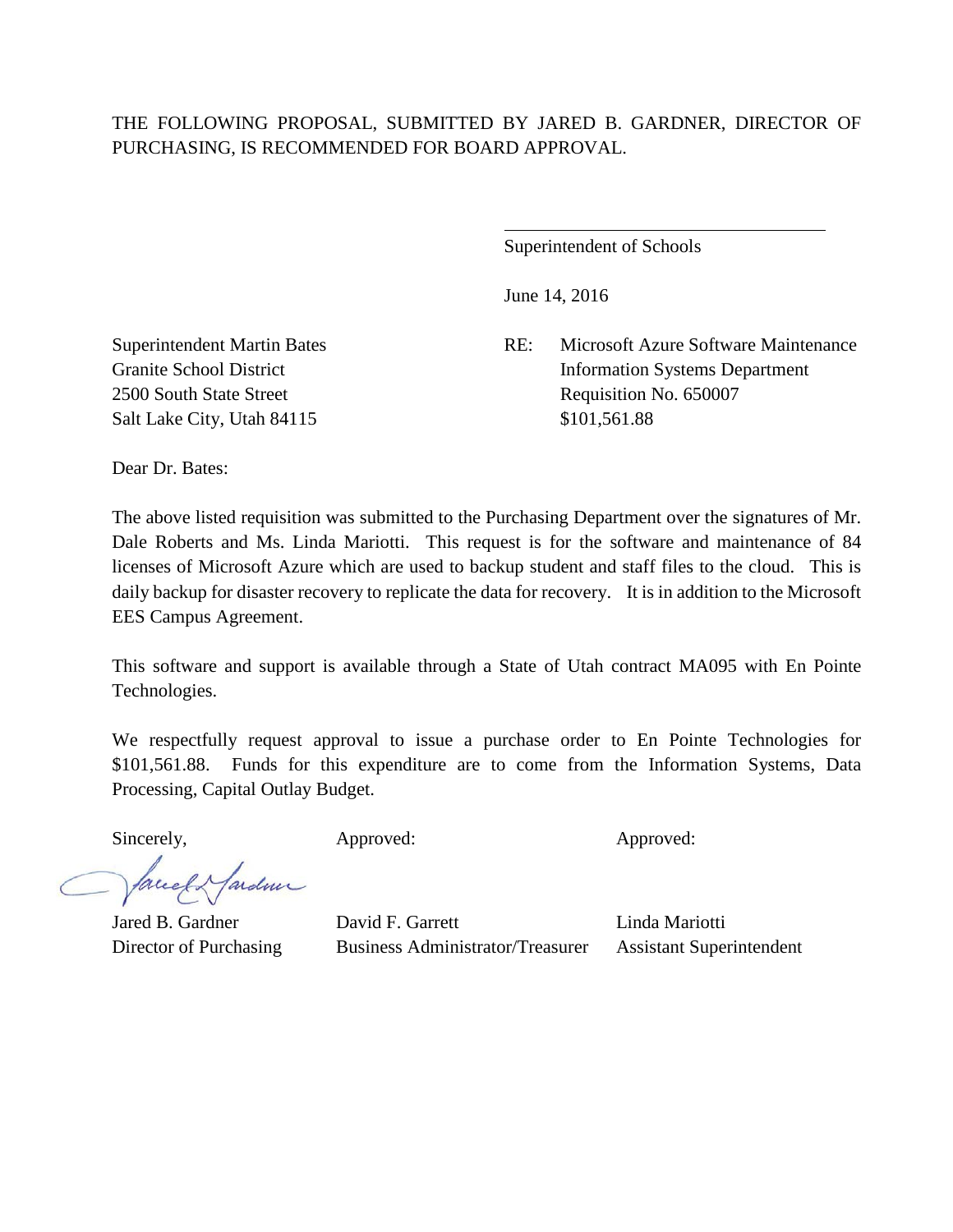Superintendent of Schools

June 14, 2016

Superintendent Martin W. Bates RE: Canvas Instructure Learning Granite School District Management System Licenses

\_\_\_\_\_\_\_\_\_\_\_\_\_\_\_\_\_\_\_\_\_\_\_\_\_\_\_\_\_\_\_\_\_\_\_\_

2500 South State Street Requisition 650054 Salt Lake City, Utah 84115 \$130,200.00

Dear Dr. Bates:

The Purchasing Department has received a requisition from Mr. Dale Roberts and Ms. Linda Mariotti for the purchase of Canvas software licenses. The licenses are for all Secondary students (28,000) in Granite School District and facilitate their taking online courses through Granite Connect and to enable Secondary teachers to maintain class spaces wherein documents, assignments and assessments can be posted and through which students can participate in blended learning.

This is a software option brokered by Utah Education Network (U.E.N.), a Utah Governmental Entity, and was implemented in K-12 schools Statewide. Under the U.E.N. contract the licenses are available to the district for \$4.65 per student.

We respectfully request approval to issue a purchase order to Utah Education Network for \$130,200.00. Funds for this expenditure are to come from the Information Systems, Data Processing, Capital Outlay Budget.

arden facely

Sincerely,  $\qquad \qquad \text{Approved}, \qquad \qquad \text{Approved},$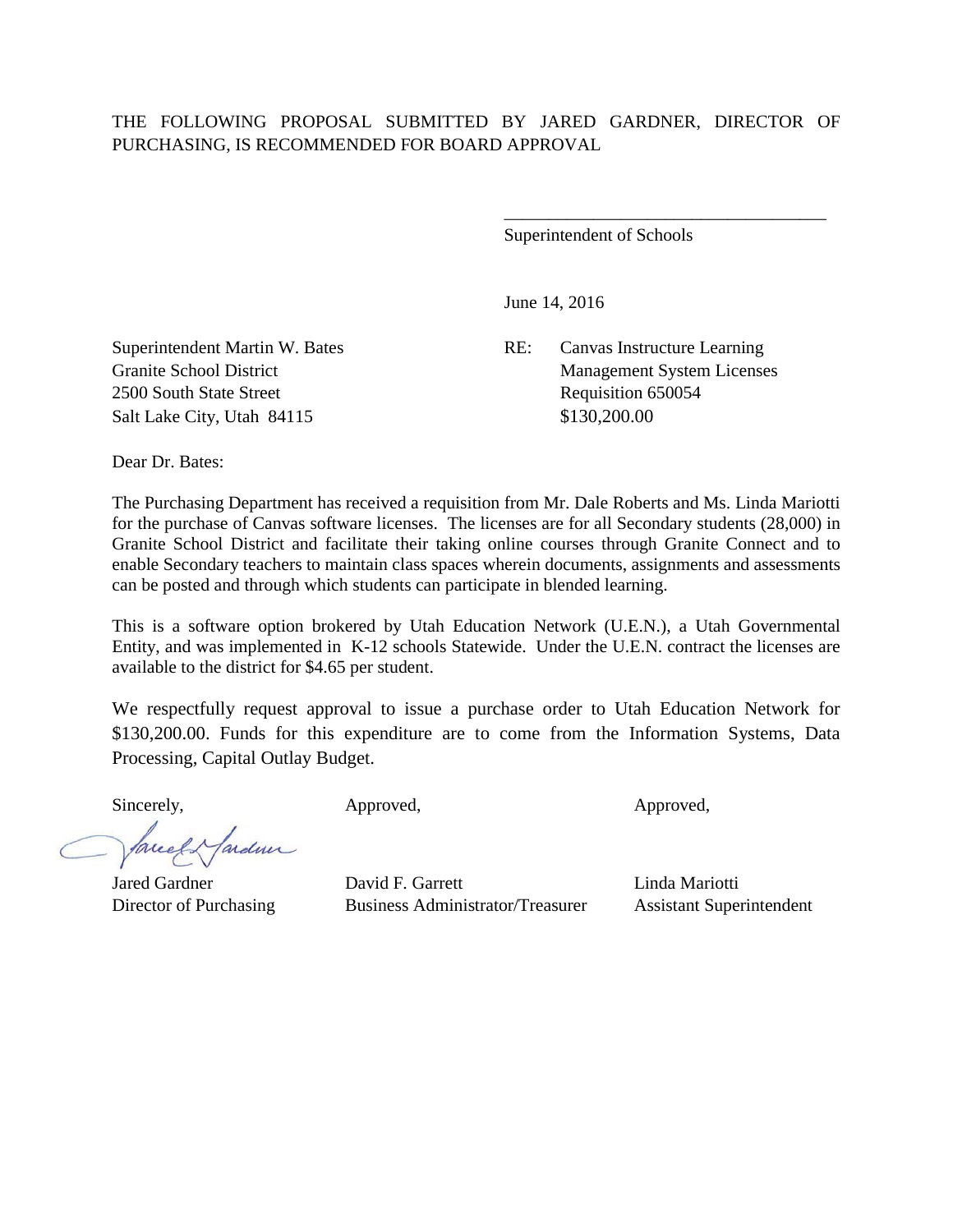Superintendent of Schools

\_\_\_\_\_\_\_\_\_\_\_\_\_\_\_\_\_\_\_\_\_\_\_\_\_\_

June 14, 2016

Granite School District Requisition No. 650021 2500 South State Street \$100,000.00 Salt Lake City, Utah 84115

Superintendent Martin W. Bates School Lunch Credit Card Transaction Fees

Dear Dr. Bates:

The Purchasing Department has received a requisition requesting an open purchase order to cover the credit card transaction fee for the PAMS Lunchroom software. This requisition was signed by Mr. Rich Prall and Mr. David Garrett.

The PAMS Lunchroom software enables parents to utilize a credit card to pay for their student's lunch account. The parents only pay the actual cost of the school lunch. This purchase order will allow the district to pay the credit card processing fee for each transaction.

Permission is requested to issue a purchase order to PAMS Lunchroom for the amount of \$100,000.00. Funds for this expenditure are to come from the Food Services fund.

facel Hardner

Jared Gardner David F. Garrett

Sincerely,  $\qquad \qquad \text{Approved:}$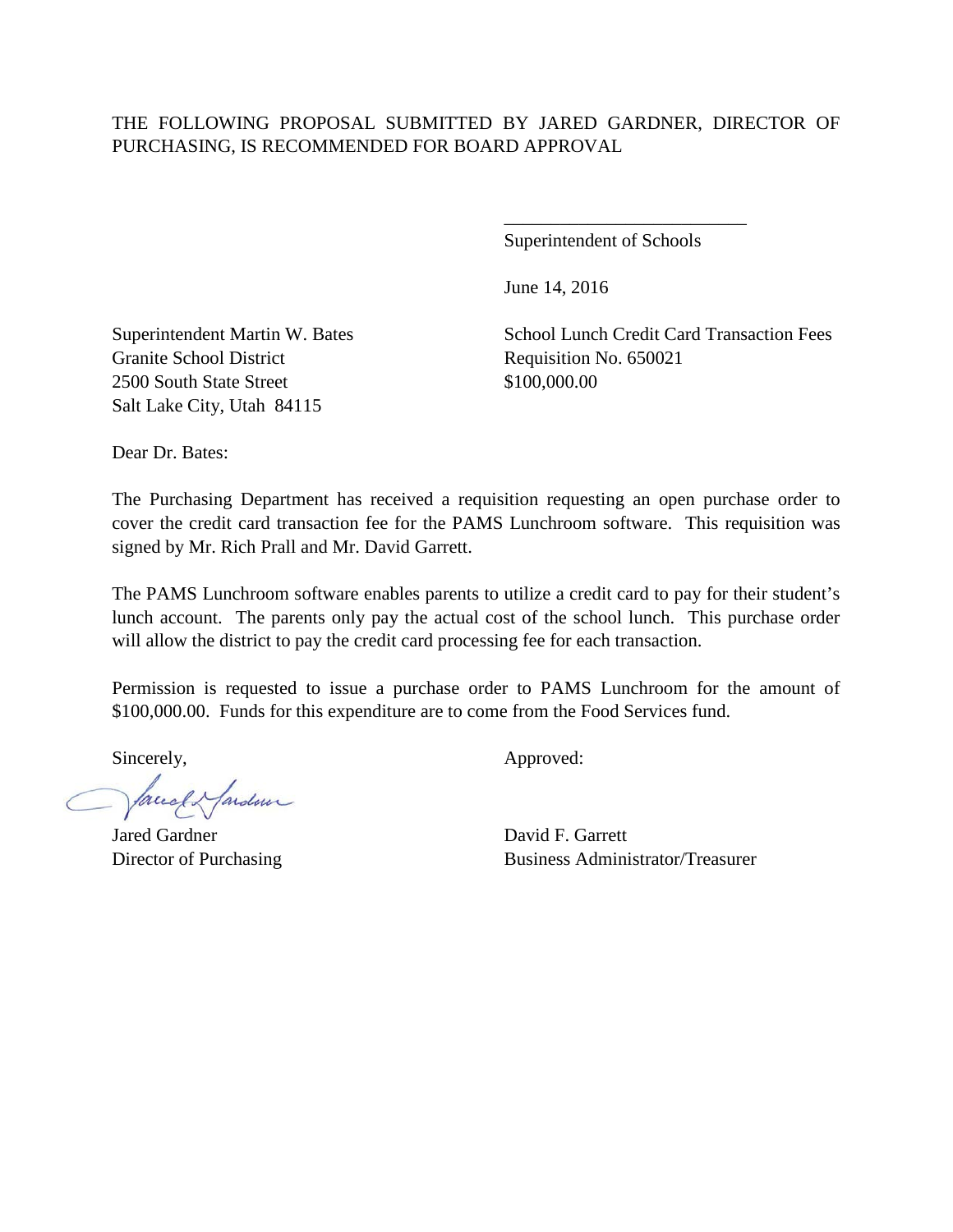$\overline{a}$ 

Superintendent of Schools

June 14, 2016

Superintendent Martin Bates RE: Smart Boards for Salt Lake City, Utah 84115 \$58,989.70

Granite School District West Lake Jr. High School 2500 South State Street Requisition No. 650169

Dear Dr. Bates:

The above listed requisition was submitted to the Purchasing Department over the signature of Mr. Mike Fraser. This request is for smart boards for West Lake Jr. High School.

Utilizing the State of Utah contract MA538 it has been determined that The Chariot Group will provide the product that meets the needs of our students at a price that meets our budget.

Permission is requested to issue a Purchase Order to The Chariot Group for the amount of \$58,989.70. Funds for this expenditure will be allocated from the School Improvement Grant.

Sincerely, Approved: Approved: Approved: Approved:

facely farder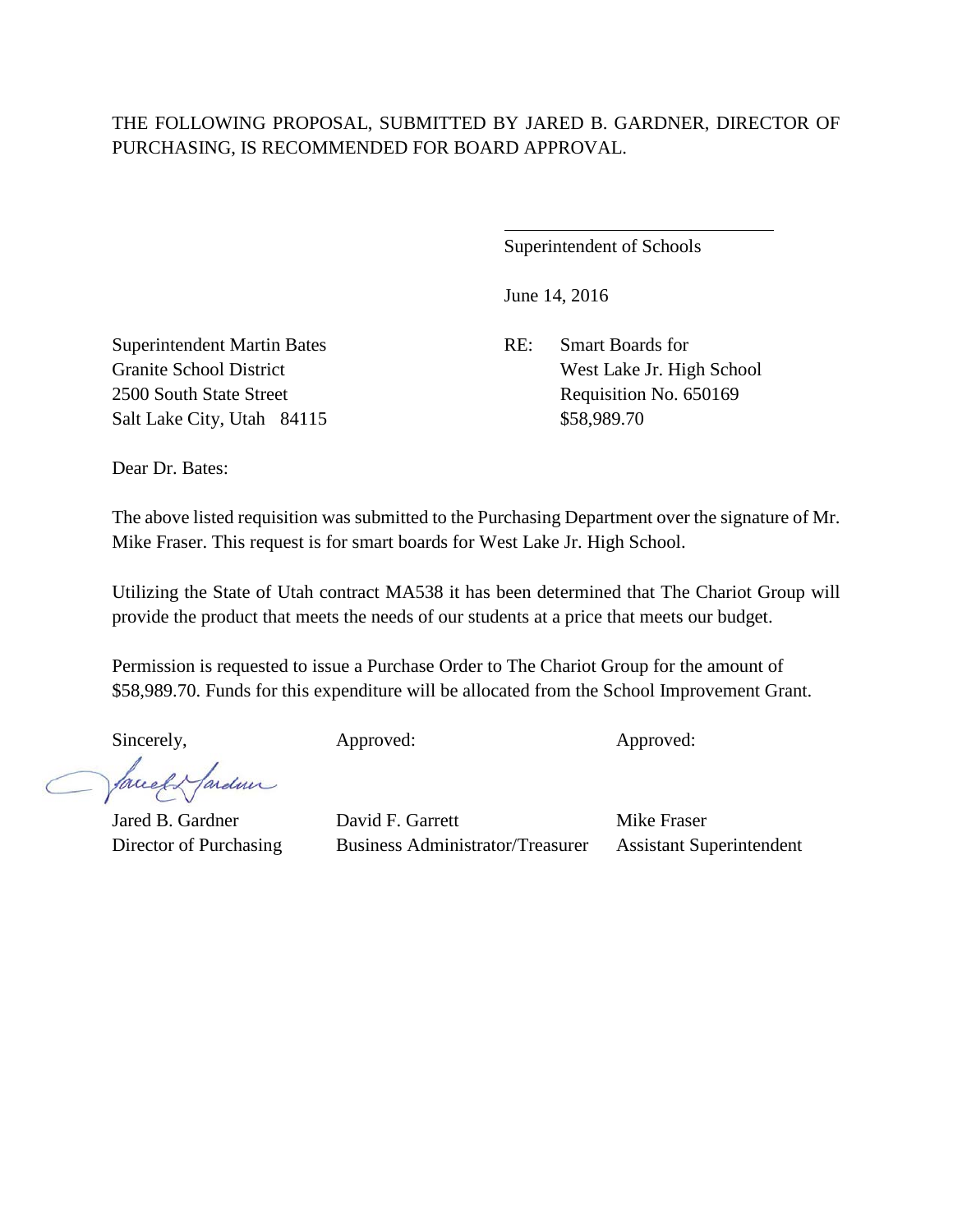$\overline{a}$ 

Superintendent of Schools

June 14, 2016

Superintendent Martin Bates RE: Teacher Collaboration Furniture 2500 South State Street Requisition No. 650059

Granite School District West Lake Jr. High Salt Lake City, Utah 84115 \$75,239.50

Dear Dr. Bates:

The above listed requisition was submitted to the Purchasing Department over the signature of Mr. Donald Adams. This request is for new furniture for the Teacher Collaboration Hub at West Lake Jr. High School.

Utilizing the State of Utah contract MA146, it has been determined that Hon Company will provide the product that meets the needs of our students at a price that meets our budget.

As directed by Mr. Donald Adams, due to the very limited time available to complete this project prior to the beginning of the 2016-2017 school year, a purchase order was issued to Hon Company for a total expenditure of \$75,239.50. We respectfully request ratification of this action. Funds for this expenditure are to come from the Capital Outlay Budget.

facely farden

Sincerely,  $\qquad \qquad \text{Approved:}$  Approved:  $\qquad \qquad \text{Approved:}$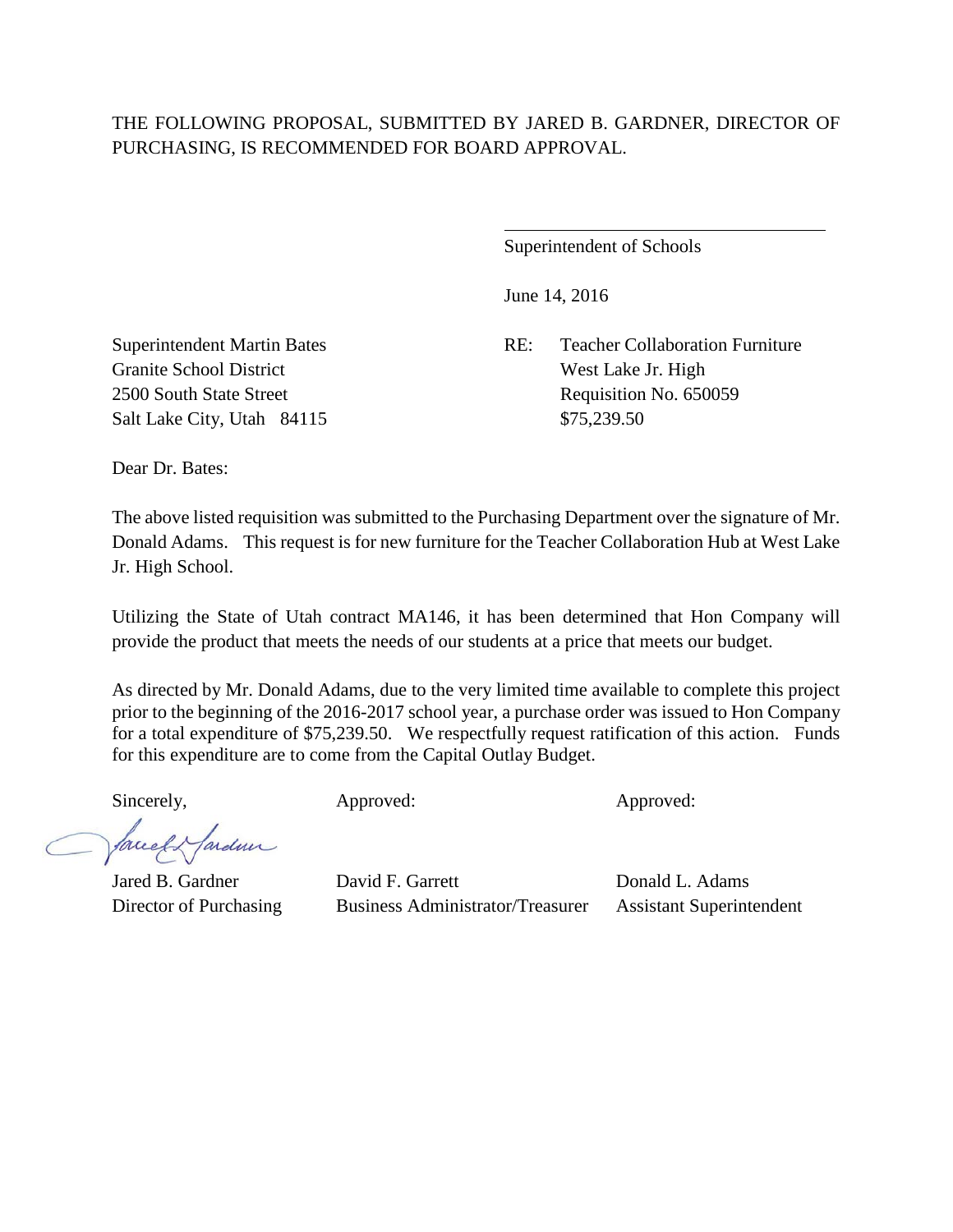$\overline{a}$ 

Superintendent of Schools

June 14, 2016

Superintendent Martin Bates RE: Classroom/Administrative Furniture Granite School District Cottonwood High School 2500 South State Street Requisition No. 650057

Salt Lake City, Utah 84115 \$351,804.63

Dear Dr. Bates:

The above listed requisition was submitted to the Purchasing Department over the signature of Mr. Donald Adams. This request is for new classroom and administrative office furniture for Cottonwood High School.

Utilizing the State of Utah contracts  $MA145 \& MA385$  it has been determined that Henriksen Butler Design Group will provide the product that meets the needs of our students at a price that meets our budget.

As directed by Mr. Donald Adams, due to the very limited time available to complete this project prior to the beginning of the 2016-2017 school year, a purchase order was issued to Henriksen Butler Design Group for a total expenditure of \$351,804.63. Formal bid was not received until after the previous Board deadline creating the need for ratification. We respectfully request ratification of this action. Funds for this expenditure are to come from the Capital Outlay Budget.

Sincerely,  $\qquad \qquad \text{Approved:}$  Approved:  $\qquad \qquad \text{Approved:}$ 

facely farden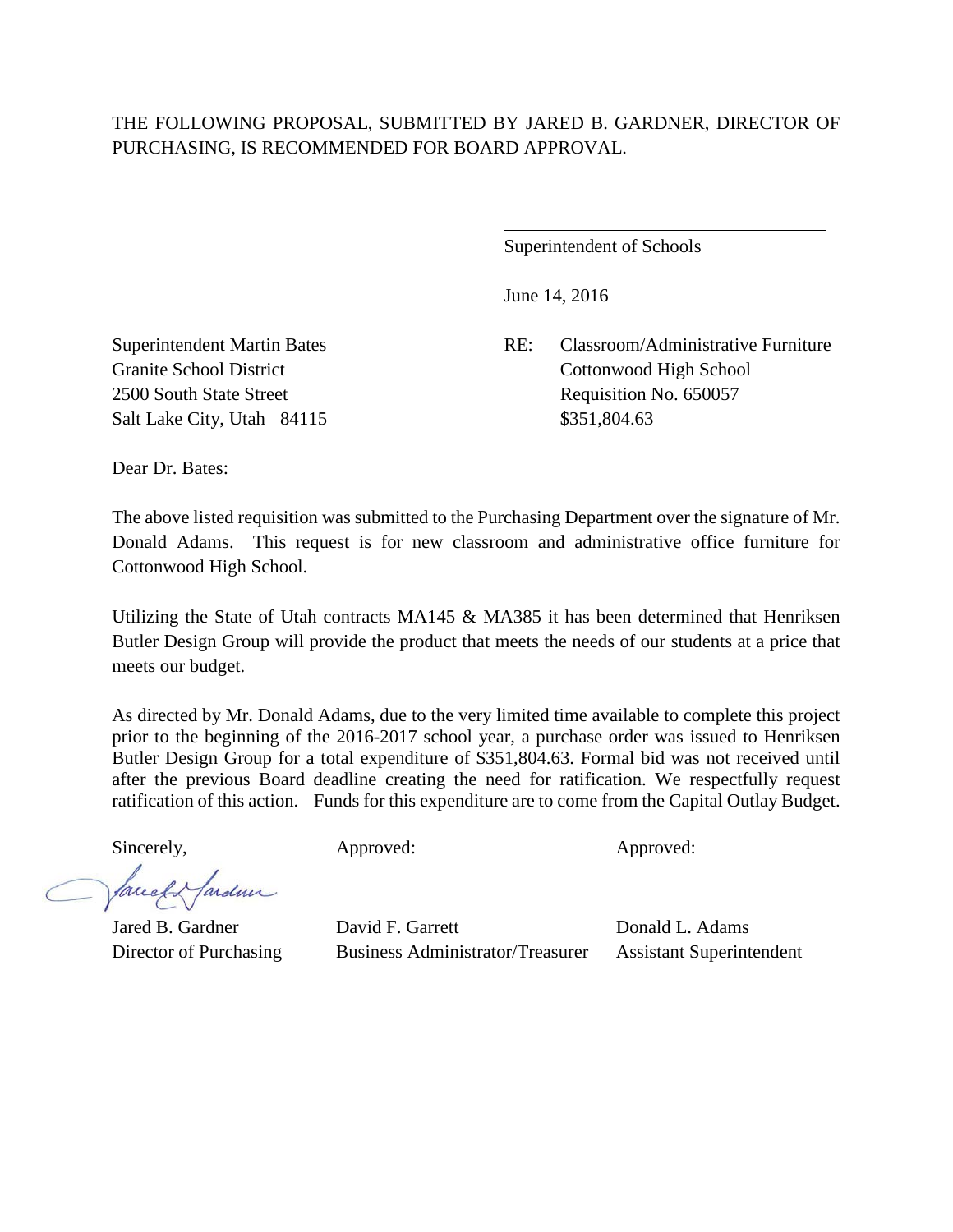Superintendent of Schools

\_\_\_\_\_\_\_\_\_\_\_\_\_\_\_\_\_\_\_\_\_\_\_\_\_\_

June 14, 2016

Superintendent Dr. Martin W. Bates RE: Purchase of Dodge Trucks Granite School District for Police Fleet 2500 South State Street Requisition 650071 Salt Lake City, Utah 84115 \$168,003.00

Dear Dr. Bates:

The Purchasing Department received a request by Police Chief Randy Johnson with the approval of Mr. Rex Goudy and Mr. Donald L. Adams for the purchase of five 2016 Dodge Ram 1500 trucks.

This request was submitted to the board on May 17, 2016. An error was made in calculating the total cost for the five trucks. This amendment has the correct total price.

An Invitation to Bid, which included specifications, was posted on BidSync.com. The results are as follows:

> Young Automotive Group \$168,003.00 Salt Lake Valley Dodge (state contract) \$169,703.00

Permission is requested to issue a purchase order in the amount of \$168,003.00 to Young Automotive Group. Funds for this expenditure are to come from the Support Services budget.

Sincerely,  $\qquad \qquad \text{Approved:}$  Approved:  $\qquad \qquad \text{Approved:}$ 

facely farder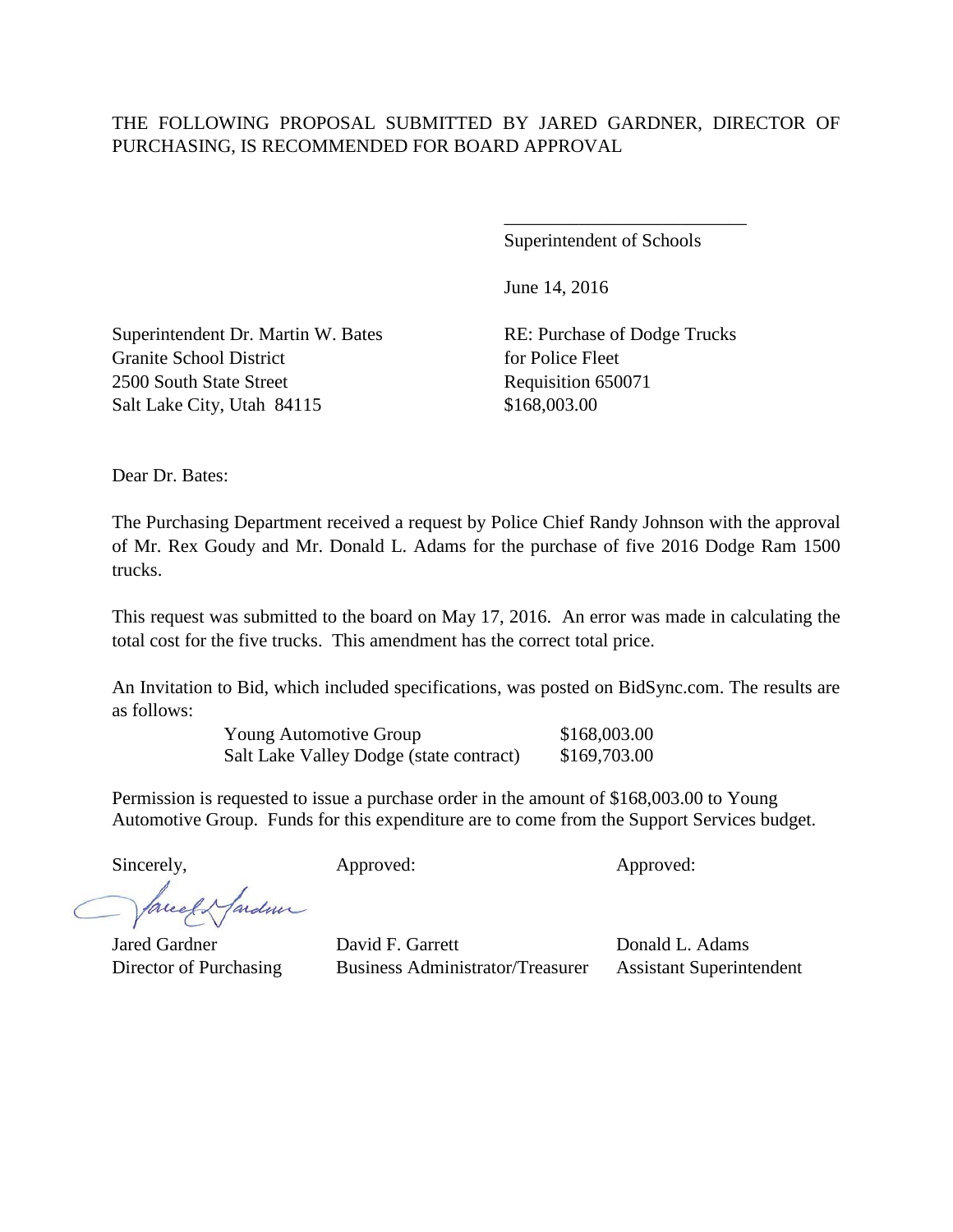Superintendent of Schools

\_\_\_\_\_\_\_\_\_\_\_\_\_\_\_\_\_\_\_\_\_\_\_\_\_\_

June 14, 2016

Granite School District for Transportation Department

Superintendent Dr. Martin W. Bates RE: Blue Bird School Bus Parts 2500 South State Street Requisition No. 650088 Salt Lake City, Utah 84115 \$80,000.00

Dear Dr. Bates:

The Purchasing Department has received a requisition requesting the purchase of Blue Bird bus parts, on an as-needed basis, for the 2016-2017 school year. This requisition has been signed by Mr. Tom Given and Mr. Donald Adams.

This service will be performed by Bryson Sales & Service under District Contract 13-203.

Permission is requested to issue a purchase order in the amount of \$80,000.00 to Bryson Sales & Service. Funds for this expenditure are to come from the Repair Parts Budget.

Sincerely, Approved, Approved, Approved, Approved,

facely farden